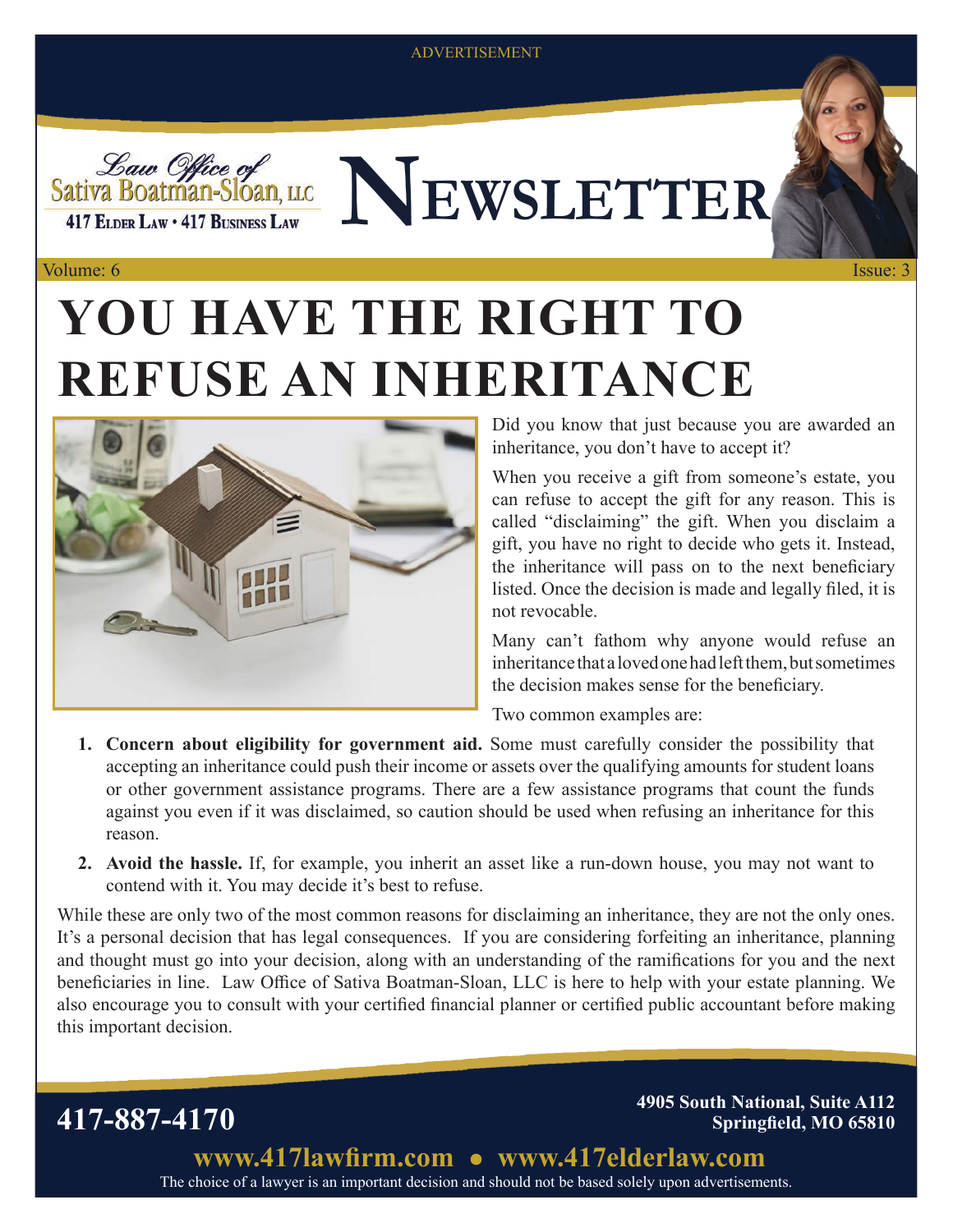## **BIGGEST SOCIAL SECURITY NUMBER SNAFU IN HISTORY**

In our technical world, there are always concerns over<br>protecting our privacy. We're constantly reminded to n our technical world, there are always concerns over be diligent and block those who would help themselves to our personal information, especially our social security numbers.

According to the Social Security Administration, the first SSNs issued were from a network of field offices through the US Postal Service in mid-November 1936.<sup>1</sup>

Then, in 1938, perhaps the all-time biggest misuse of social security numbers occurred because of a "clever" marketing idea and confusion on how to obtain the official card.

Wallet manufacturer, E.H. Ferree Company of Lockport, New York, decided to demonstrate how their product could handsomely keep the newly required SSN cards safe and sound. A sample card, intended for display purposes only, was inserted into each wallet. The company's Vice President and Treasurer, Douglas Patterson, had the brilliant idea to use his secretary, Mrs. Hilda Whitcher's actual social security number on the sample cards.

Even though the sample cards were printed in all red, were half the size of a real SSN card, and had the

word "specimen" printed on the face, that didn't stop people from adopting the number as their own.

Thousands of wallets were sold by Woolworth and other department stores around the country, making 078-05-1120 the most misused SSN of all time. Even though Mrs. Whitcher was eventually issued a new number and the SSA tried publicizing its incorrect use, in all, it was reported that over 40,000 people used her number as their own. Twelve people were still found using the SSN "issued by Woolworth" as late as 1977.<sup>2</sup>

SOCIAL SECURITY

000.000.000

U.S. CITIZEN

This may be a funny instance, but over the years, more instances have been reported on the accidental misuse of social security numbers. Even a 1940's pamphlet issued by the Social Security Board with a sample image of a card on the cover using the made-up number of 219- 09-9999 caused confusion. As late as 1962, a woman in Provo, Utah came into the local social security office using the pamphlet as her proof of enumeration.<sup>2</sup>

1 https://www.ssa.gov/history/ssn/firstcard.html 2 https://www.ssa.gov/history/ssn/misused.html

## **HOW A BENEFICIARY DEED WORKS**

Assets can be placed directly into a living trust to avoid probate, but also in some situations you may choose to instead transfer the property by beneficiary deed.

A beneficiary deed lists who the owner wants to inherit the property after his/her death. The new deed must be signed and recorded with the office of the Recorder of Deeds in the county where the real estate is located. Recording it will not incur any liability or tax concerns because there won't be an immediate transfer of ownership. There will, however, be a recording fee.

You continue to own the proper-

ty during your and your spouse's lifetimes, so you retain the right to mortgage it or sell it.

If you desire a change in beneficiary, a new beneficiary deed would be created, signed, and recorded naming the new beneficiary. This action would supersede all previously recorded beneficiary deeds. However, you may choose to file a statement of revocation of the first beneficiary deed with the county Recorder of Deeds office to eliminate any confusion.

Because you are not technically giving the property away during your lifetime, the deed will not be



considered a gift. The property will contribute to the value of your estate for estate tax purposes (which would only be relevant to high-net worth individuals).

We advise a thorough discussion at Law Office of Sativa Boatman-Sloan, LLC with our qualified estate planning attorneys to see if a beneficiary deed is the right path for you.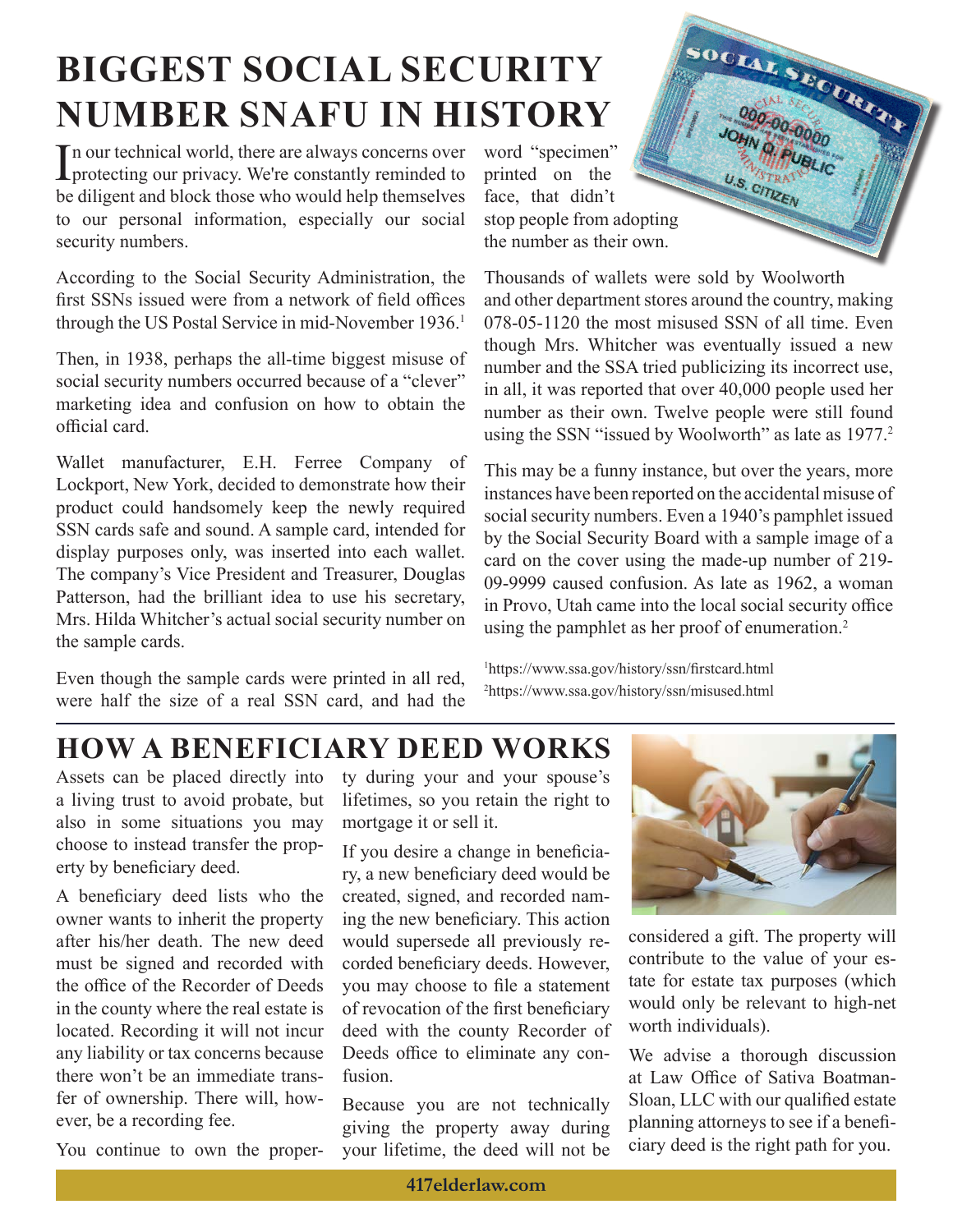## **FOUR LEGAL MISTAKES TO AVOID WHEN STARTING A NEW BUSINESS**

 $\blacksquare$  Then starting a new business, it may seem like you should know everything. After all, you are the innovator, the risk taker, and the proprietor. You may feel everything depends on you. That is a heavy burden, and mistakes can be made. Mistakes of a legal nature can have huge consequences.

- **• Not seeking legal advice.** Having an attorney on your team from the start can help you avoid a wide array of future legal issues. An attorney can help you assess your current situation and future plans, and then choose the business structure that is right for your business.
- **• Not choosing the right business structure.** Choosing the wrong business structure can expose you to legal risks, make it harder to raise capital, and increase your liability. Protecting your personal and business assets is critical to your success.
- **• Not knowing the legal parameters surrounding your business.** Educate yourself on the basics of laws affecting your business. There are specific regulations for every business. Knowledge will help you navigate the legal issues related to your business so that you can better protect yourself and your business.
- **• Not putting it in writing.** Everything needs to be in writing. It may seem easy when starting up a business to rely on a handshake, a verbal agreement, or a boiler plate contract from the internet. However, failure to get all the details in writing can be costly, and can ruin your business as well as your personal life.

The time, effort, and investment spent up front to avoid these mistakes when starting a business can be the difference between success and failure. Even if you own an established business, you should review your practices to make sure they are helping you to minimize legal and financial issues.



### **HEALTHIER PUMPKIN SPICE LATTE RECIPE**

Autumn chill is in the air and it's again that time of year where pumpkin spice is everywhere.

If you love the flavor of pumpkin spice, yet want to save on the cost and calories of a pumpkin spice latte from your local coffee shop, this may be the solution:

- $\frac{1}{2}$  cup brewed coffee
- $\frac{1}{2}$  cup of your favorite milk or nut milk (such as almond or cashew milk)
- 1 Tablespoon pumpkin puree
- $\frac{1}{4}$  teaspoon pumpkin spice blend
- $\cdot$   $\frac{1}{8}$  teaspoon vanilla
- 1 Tablespoon or equivalent of sweetener

Blend all the above ingredients until smooth. Do a taste test and add a touch more of any of the ingredients until you find your perfect pumpkin spice latte.

#### PUMPKIN FUN FACTS

- Every single part of the pumpkin is edible
- Pumpkins are high in nutrients but low in calories, packing in 245% of the daily recommended intake of vitamin A per cup.
- A cup of pumpkin only contains about 49 calories and a half gram of fat.
- Pumpkin seeds are a nutritious snack containing omega-3 and omega-6 fatty acids along with antioxidants and fiber.